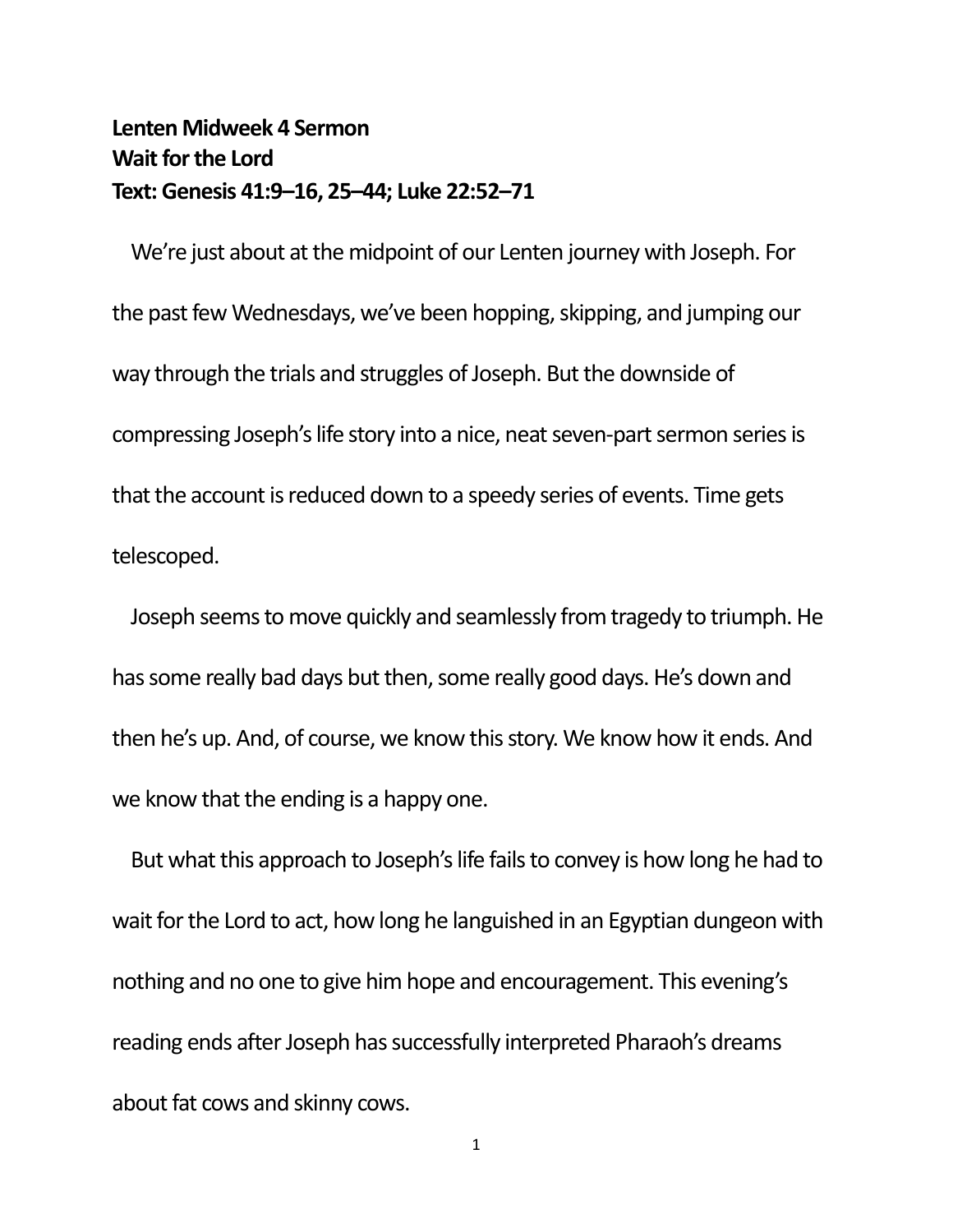Having proposed a plan to save the world from famine, Joseph becomes the highest-ranking official in the Egyptian empire. Good news, right? But what one might not realize is just how much time had elapsed since Joseph's brothers sold him into slavery. That was thirteen years earlier. The brothers sold Joseph at age seventeen, and he entered Pharaoh's service at the age of thirty. And although we don't have an exact timeline for what happened when, Joseph certainly spent the vast majority of those thirteen years in prison.

Joseph teaches us the virtue of waiting, of waiting for the Lord in faith. He is a living, breathing object lesson in the patient waiting that is part and parcel of the Christian life. The Bible is full of such encouragement. From the Psalms, we hear: *"I wait for the Lord, my soul waits, . . . my soul waits for the Lord more than watchmen for the morning"* (*Psalm 130:5–6). And from the prophet Isaiah, we have the wonderful promise that "they who wait for the Lord shall renew their strength . . . with wings like eagles"* (Isaiah 40:31). The apostle Paul reminds us that *"we walk by faith, not by sight"* (2 Corinthians 5:7).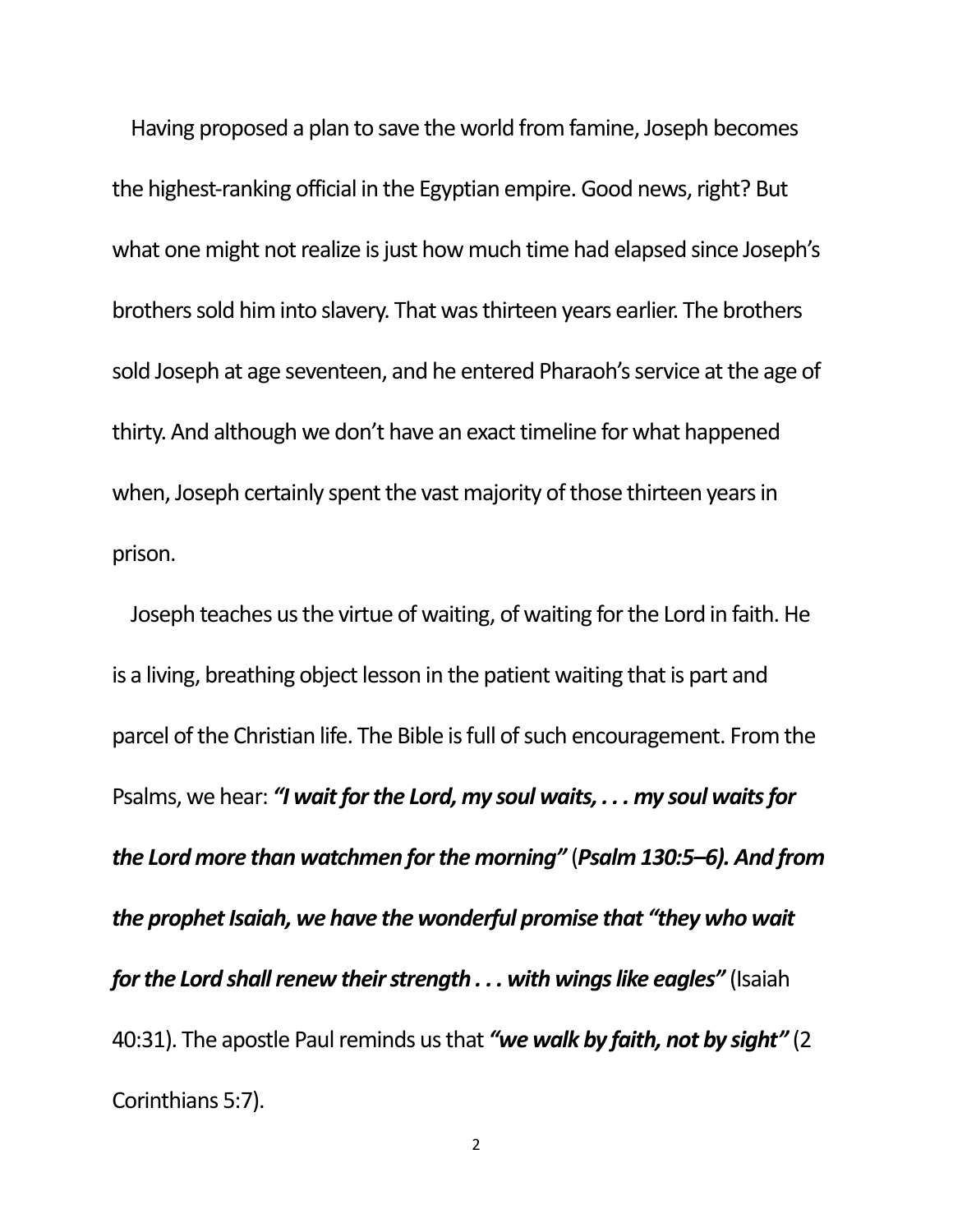We base our hope on what will be, not on the way things now appear. We walk and we wait in faith.

Consider how long Joseph had to wait in prison. Joseph spent the prime of his life rotting away behind bars an innocent man among the criminals. He must have been tempted to take matters into his own hands to plot an escape, to incite a riot, or to take advantage of the guards with whom he had curried favor. But no. Joseph just waited; he waited for the Lord and for the Lord's deliverance. From this we can only conclude: Waiting for the Lord is not weakness, but strength. Waiting for the Lord is not an expression of fear, but of faith.

But our sinful flesh doesn't see things that way. Our flesh despises all forms of waiting. Our sinful nature cannot bear to wait. How well do you wait as the freeway traffic inches along? How well do you wait over here at the post office or at the doctor's office? But, of course, all those things are superficial like when the Wi-Fi fails, or we can't get same-day shipping from Amazon. Bummer!

3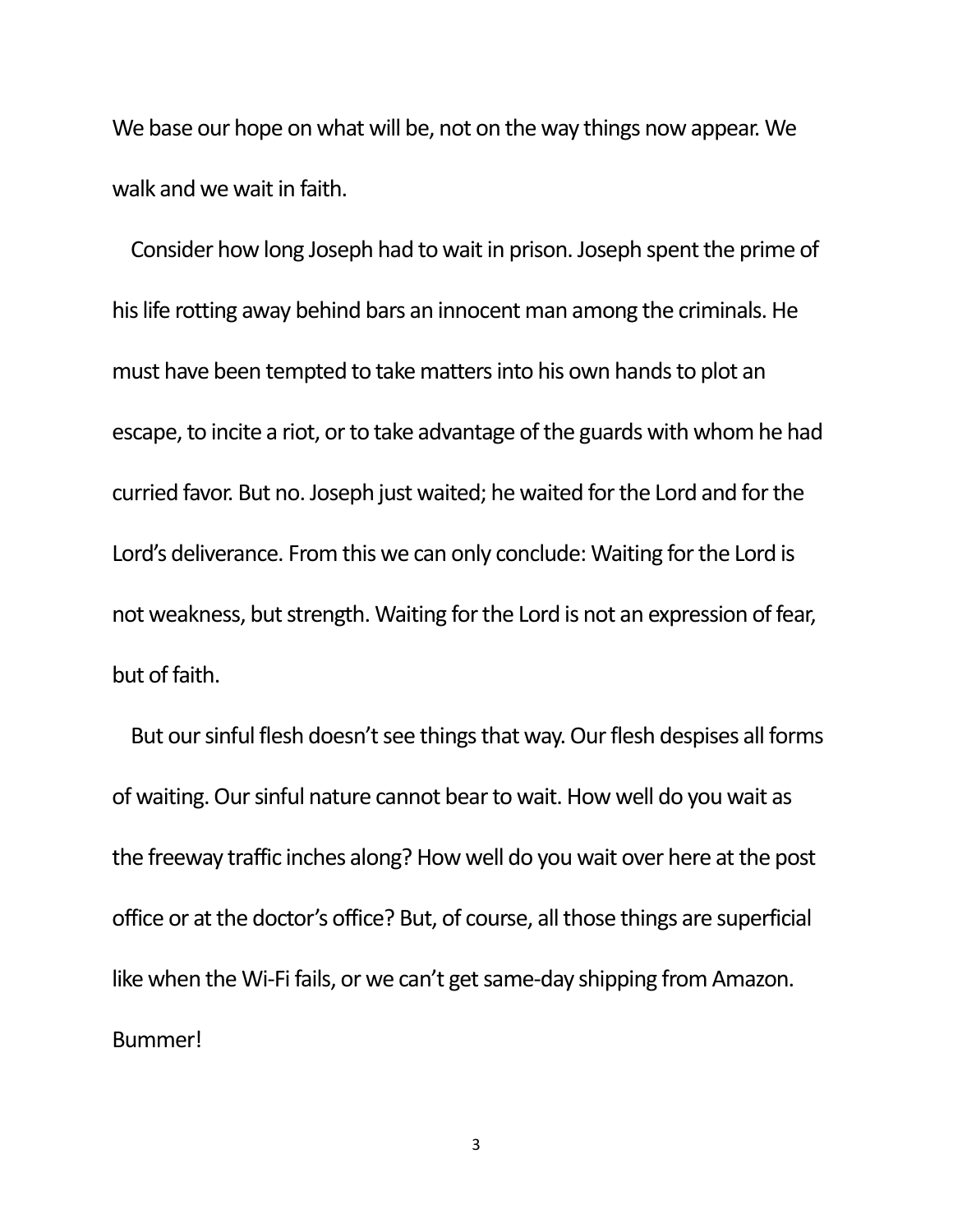But there's a different kind of waiting a waiting designed by our gracious God to draw us into deeper faith and greater hope. When we are assaulted by false accusations and persecution like Joseph was, we should wait patiently for the Lord. When we face chronic illness or chronic pain, we should wait patiently for the Lord.

When temptation is about to entangle us when our employer lets us go, when our savings drain away, when loved ones leave the church and leave the faith, when life overwhelms and we're just barely treading water, wait. Just wait. Don't despair. Don't take matters into your own hands, but place matters into the nail-scarred hands of Jesus. Wait for the Lord.

Don't do what Peter did. Learn from Peter what not to do. Peter had been so bold and brave as he pledged his loyalty to the Lord: *"Lord, I am ready to go with you both to prison and to death"* (Luke 22:33). But at the first sign of trouble, Peter quickly distanced himself from Jesus. At the first sign of danger to himself, Peter did a little double-talk to save his own skin: *"I do not know him"* (Luke 22:57).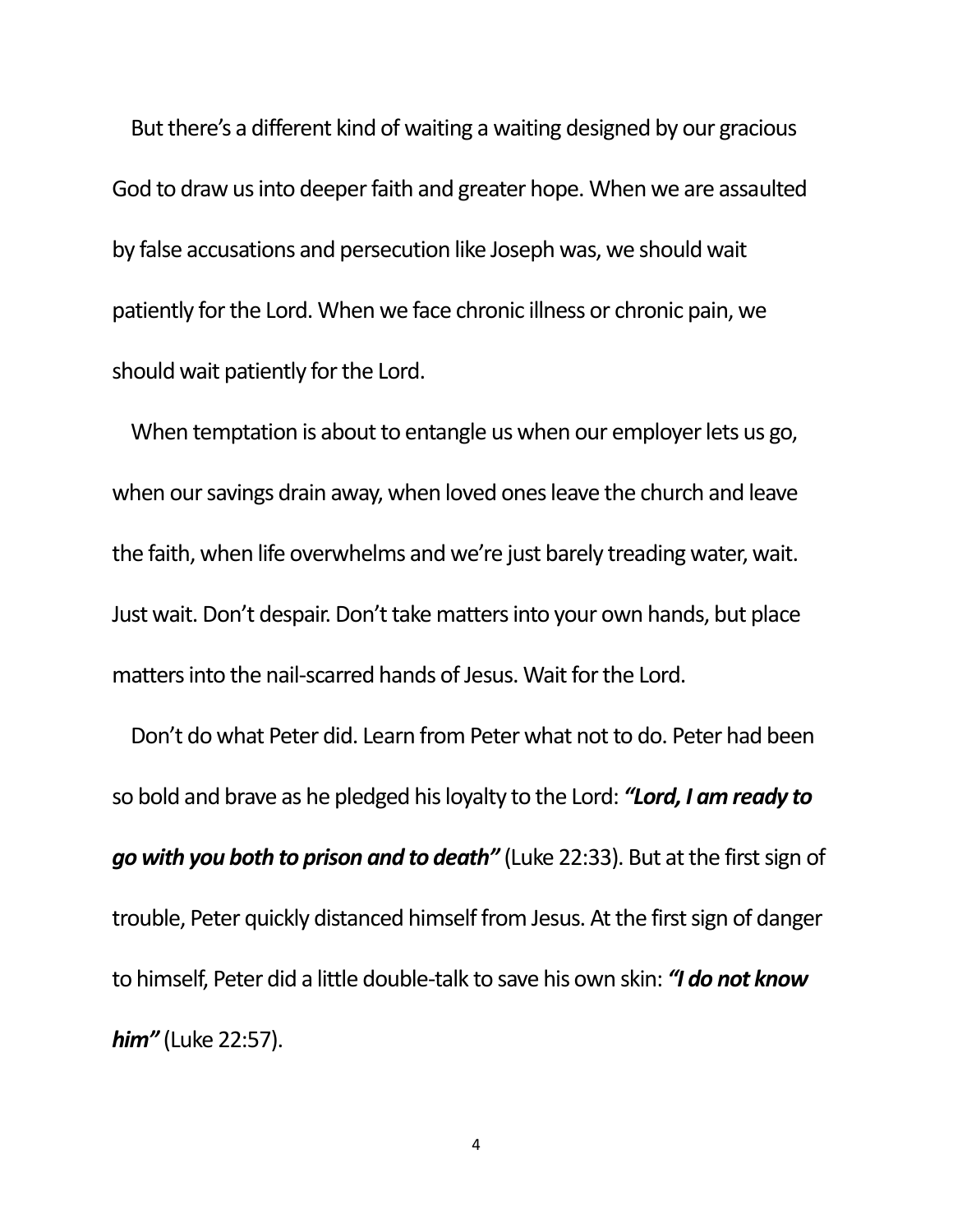As Jesus was led away to trial and torture at a moment when Peter should have engaged in faithful waiting Peter denied the Lord Jesus three times.

Faithful waiting doesn't come naturally to us. It comes from God himself. For unlike Joseph, we know where things are ultimately headed. We know what God has in store for us. In Joseph's wildest dreams, he could never have imagined he would one day be the most powerful man on the face of the earth that he, with the help of God, would save the world from famine.

The Lord gave Joseph more than he deserved and more than he desired. And we know that too. We know that, for the sake of his dearly beloved Son, Jesus Christ, the Lord will also give us more than we deserve, and even more than we desire. We know that our waiting will come to an end one day and that end will not disappoint us.

The source of all our hope and confidence, the foundation of our faithful waiting is Jesus. Like Joseph, Jesus was a true son of Israel. Like Joseph, Jesus sank into the depths and was raised up to new heights of power and authority. Like Joseph, Jesus worked a deliverance for the whole world a deliverance not just from famine, but from the power of sin and death.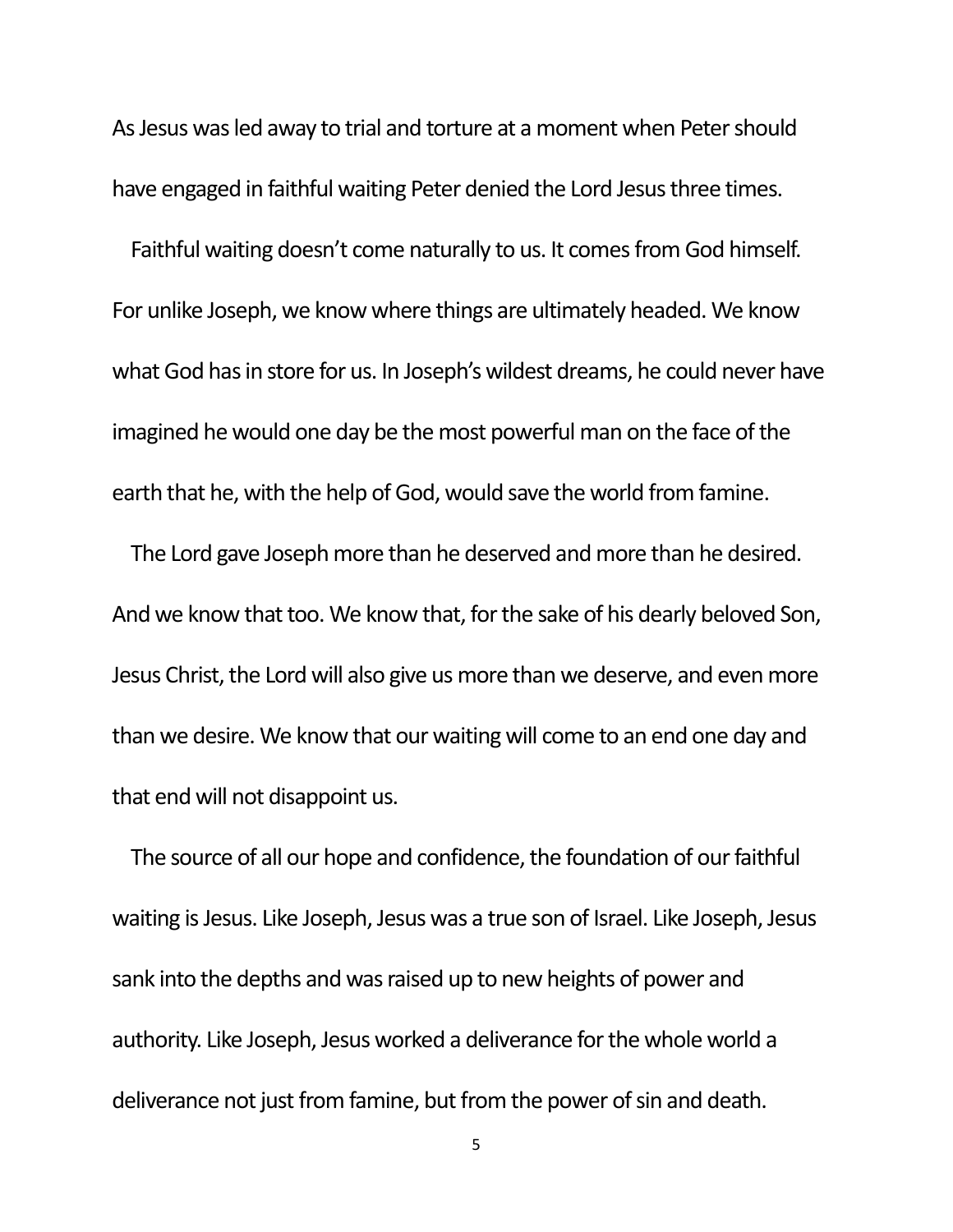In Christ, God was reconciling the world to himself, not counting our trespasses against us.

Jesus is God's beloved Son, who for us men and our salvation came down from heaven. He made himself nothing, taking the form of a slave, being born in the likeness of men. He humbled himself by becoming obedient to the point of death, even death on a cross, an innocent man among the criminals. But now, God has exalted him and bestowed on him the name that is above every name, so that at the name of Jesus every knee should bow, in heaven and on earth and under the earth, and every tongue confess that Jesus Christ is Lord, to the glory of God the Father.

Our lives unfold much like Joseph's life not quickly and seamlessly, but sometimes slowly and with much difficulty and tribulation. And so, we wait with faith and with confidence in our Savior. For the foundation of faithful waiting is found in Jesus.

We entrust to God all our days and all our burdens, for through faith in Jesus our sin is atoned for. Our guilt is taken away. Heaven stands open. For now, like Joseph, we have good days and bad days, triumphs, and tragedies.